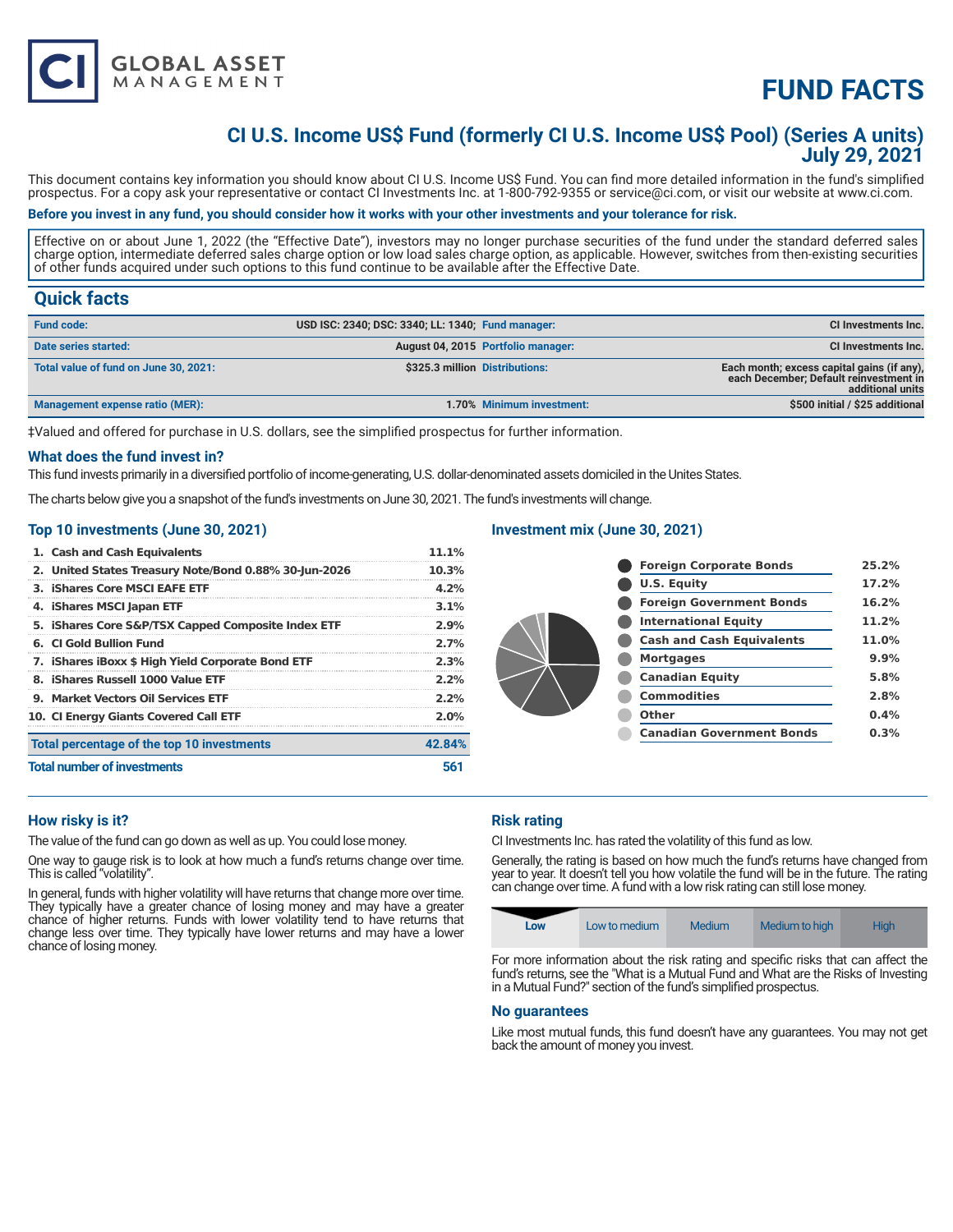## **CI U.S. Income US\$ Fund (formerly CI U.S. Income US\$ Pool) (Series A units)**

### **How has the fund performed?**

This section tells you how Series A securities of the fund have performed over the past 5 calendar years. Returns are after expenses have been deducted. These expenses reduce the fund's returns.

#### **Year-by-year returns**

This chart shows how Series A securities of the fund performed in each of the past 5 calendar years. This fund series dropped in value in 1 of the last 5 calendar years. The range of returns and change from year to year can help you assess how risky the fund has been in the past. It does not tell you how the fund will perform in the future.



#### **Best and worst 3-month returns**

This table shows the best and worst returns for Series A securities of the fund in a 3- month period over the past 5 calendar years. The best and worst 3-month returns could be higher or lower in the future. Consider how much of a loss you could afford to take in a short period of time.

|                     | <b>Return</b> | 3 months ending | If you invested \$1,000 at the beginning of the period |
|---------------------|---------------|-----------------|--------------------------------------------------------|
| <b>Best return</b>  | 6.1%          | June 30. 2020   | Your investment would be \$1,061.                      |
| <b>Worst return</b> | $-3.6\%$      | March 31, 2020  | Your investment would be \$964.                        |

#### **Average return**

As at June 30, 2021, a person who invested \$1,000 in this series of units of the fund 5 years ago now has \$1,274. This works out to an annual compound return of 4.2%.

### **Who is this fund for?**

#### **This fund may be suitable for you if you:**

- want a fund with diversified investments in U.S. fixed-income and incomegenerating equity markets with potential for modest capital growth
- prefer to maintain a portion of your assets denominated and invested in U.S. dollars to avoid converting U.S. dollars to Canadian dollars and back again
- want an ongoing source of monthly U.S. dollar income<br>• are planning to hold your investment for the short an
- are planning to hold your investment for the short and/or medium term and can tolerate low investment risk

### **A word about tax**

In general, you'll have to pay income tax on any money you make on a fund. How much you pay depends on the tax laws of where you live and whether you hold the fund in a registered plan, such as a Registered Retirement Savings Plan or a Tax-Free Savings Account.

Keep in mind that if you hold your fund in a non-registered account, fund distributions are included in your taxable income, whether you get them in cash or have them reinvested.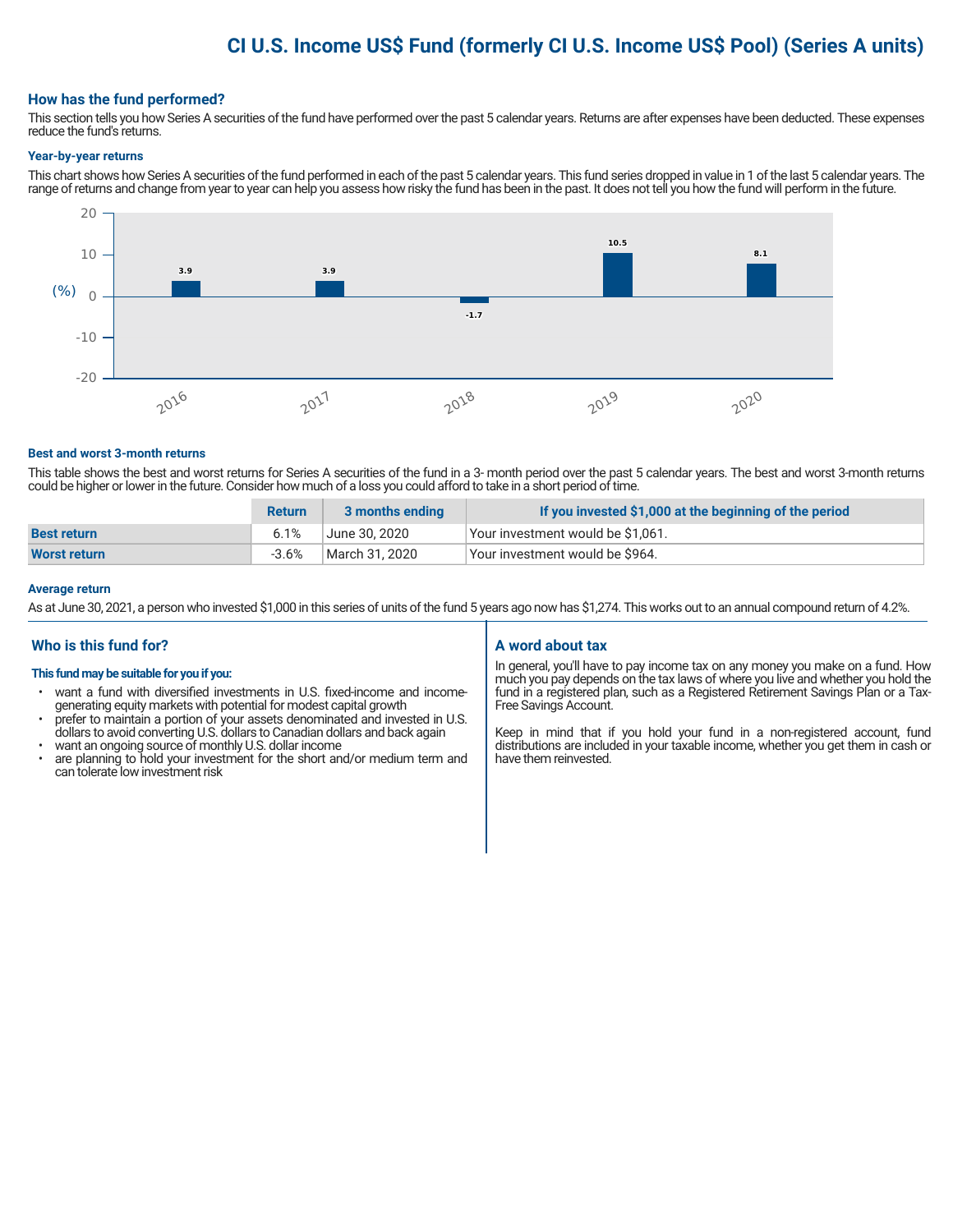# **CI U.S. Income US\$ Fund (formerly CI U.S. Income US\$ Pool) (Series A units)**

### **How much does it cost?**

The following tables show the fees and expenses you could pay to buy, own and sell Series A securities of the fund. The fees and expenses — including any commissions — can vary among series of a fund and among funds. Higher commissions can influence representatives to recommend one investment over another. Ask about other funds and investments that may be suitable for you at a lower cost.

#### **1. Sales charges**

You may have to choose a sales charge option when you buy Series A securities of the fund. Ask about pros and cons of each option.

| What you pay                           |                                                     | <b>How it works</b>                                                                                                                                                                                                                                                               |  |  |
|----------------------------------------|-----------------------------------------------------|-----------------------------------------------------------------------------------------------------------------------------------------------------------------------------------------------------------------------------------------------------------------------------------|--|--|
| in percent $(\%)$                      | in dollars<br>$(\$)$                                |                                                                                                                                                                                                                                                                                   |  |  |
| Initial sales charge                   |                                                     |                                                                                                                                                                                                                                                                                   |  |  |
| 0 to 5.0% of the amount you buy        | \$0 to<br>\$50.00 on<br>every<br>\$1,000 you<br>pay | You and your representative decide on the rate.<br>The initial sales charge is deducted from the amount you buy. It goes to your representative's firm as a commission.<br>$\bullet$                                                                                              |  |  |
| <b>Standard deferred sales charges</b> |                                                     |                                                                                                                                                                                                                                                                                   |  |  |
| If you sell within:                    | \$0 to<br>$$55.00$ on                               | The standard deferred sales charge is a set rate and is deducted from the amount you sell based on the initial cost and<br>number of those securities.                                                                                                                            |  |  |
| 5.5%<br>1 year of buying               | every<br>\$1,000 of                                 | When you buy the fund, we pay your representative's firm a commission of 5%. Any standard deferred sales charge you pay<br>$\bullet$<br>when you sell the fund goes to us.                                                                                                        |  |  |
| 5.0%<br>2 years of buying              | original                                            | You can sell up to 10% of your securities each year without paying a standard deferred sales charge subject to certain                                                                                                                                                            |  |  |
| 5.0%<br>3 years of buying              | cost you<br>sell                                    | restrictions ("10% free redemption right"). Your 10% free redemption right is reduced by the equivalent number of securities<br>you would have received if you had reinvested any cash distributions you received during the calendar year. If you exercised                      |  |  |
| 4.0%<br>4 years of buying              |                                                     | your 10% redemption right and redeem your securities before the standard deferred sales charge schedule has expired, your<br>standard deferred sales charge on a full redemption would be the same as if you had not redeemed securities under your                               |  |  |
| 4.0%<br>5 years of buying              |                                                     | 10% free redemption right.<br>If you hold the fund in a non-registered account, if applicable, you can ask to receive cash distributions which are not                                                                                                                            |  |  |
| 3.0%<br>6 years of buying              |                                                     | subject to standard deferred sales charges.<br>You can switch between standard deferred sales charge funds at any time without paying this sales charge. The standard                                                                                                             |  |  |
| 2.0%<br>7 years of buying              |                                                     | deferred sales charge schedule will be based on the date you bought securities of the first fund and the rates and duration<br>of such schedule shall continue to apply.                                                                                                          |  |  |
| 0.0%<br>After 7 years                  |                                                     | Your securities will be converted into the initial sales charge option after the expiry of the standard deferred sales charge<br>$\bullet$<br>schedule if you qualify for CI Prestige (and if available for your securities) and such securities will participate in CI Prestige. |  |  |
|                                        |                                                     |                                                                                                                                                                                                                                                                                   |  |  |
| Low-load sales charges                 |                                                     |                                                                                                                                                                                                                                                                                   |  |  |
| If you sell within:                    | \$0 to<br>$$30.00$ on<br>every                      | The low-load sales charge is a set rate and is deducted from the amount you sell based on the initial cost and number of<br>those securities.<br>When you buy the fund, we pay your representative's firm a commission of up to 2.5%. Any low-load sales charge you pay           |  |  |
| 3.0%<br>1 year of buying               | \$1,000 of                                          | when you sell the fund goes to us.                                                                                                                                                                                                                                                |  |  |
| 2.5%<br>2 years of buying              | original<br>cost you                                | If you hold the fund in a non-registered account, if applicable, you can ask to receive cash distributions which are not<br>subject to low-load sales charges.                                                                                                                    |  |  |
| 2.0%<br>3 years of buying              | sell                                                | You can switch between low-load sales charge funds at any time without paying this sales charge. The low-load sales<br>charge schedule will be based on the date you bought securities of the first fund and the rates and durati                                                 |  |  |
| 0.0%<br>After 3 years                  |                                                     | schedule shall continue to apply.<br>Your securities will be converted into the initial sales charge option after the expiry of the low-load sales charge schedule if you qualify for CI Prestige (and if available for your securities) and such securities will p               |  |  |
|                                        |                                                     |                                                                                                                                                                                                                                                                                   |  |  |